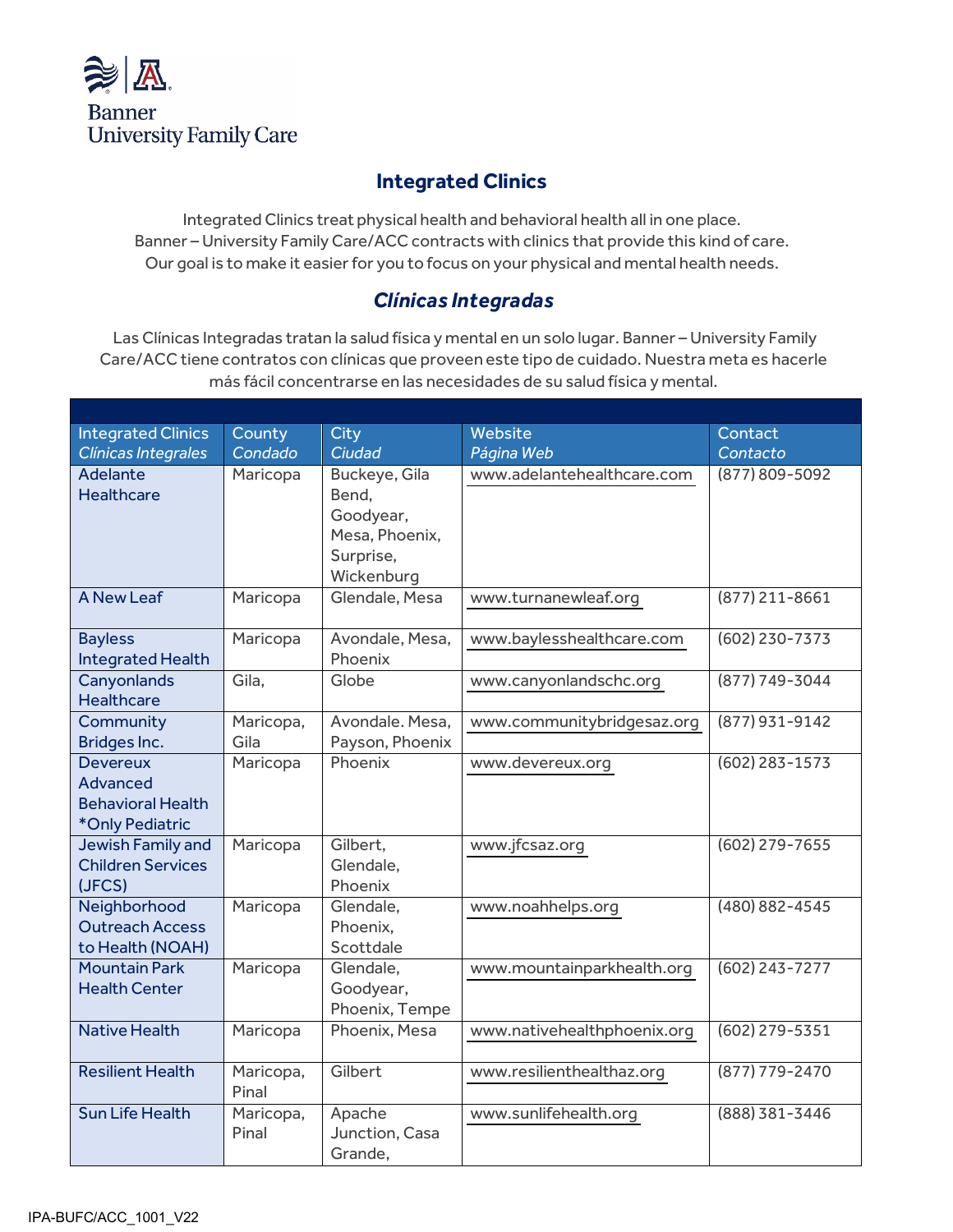|                                                                            |                                                                  | Chandler,<br>Coolidge, Eloy,<br>Florence,<br>Maricopa,                                             |                                   |                    |
|----------------------------------------------------------------------------|------------------------------------------------------------------|----------------------------------------------------------------------------------------------------|-----------------------------------|--------------------|
|                                                                            |                                                                  | Oracle,<br>San Manuel                                                                              |                                   |                    |
| <b>Terros Health</b>                                                       | Maricopa                                                         | Glendale,<br>Phoenix, Mesa,<br>Tempe                                                               | www.terroshealth.org              | (800) 631-1314     |
| Touchstone<br><b>Behavioral Health</b><br>*Only Pediatric<br><b>Health</b> | Maricopa                                                         | Avondale,<br>Phoenix                                                                               | www.touchstonehs.org              | (866) 807-3882     |
| <b>Banner University</b><br><b>Medicine Whole</b><br><b>Health Clinic</b>  | Pima                                                             | Tucson                                                                                             | www.bannerhealth.com              | (520) 694-1234     |
| Canyonlands<br><b>Healthcare</b>                                           | Graham.<br>Greenlee                                              | Clifton, Duncan,<br>Safford                                                                        | www.canyonlandschc.org            | (877) 749-3044     |
| Chiricahua<br>Community<br><b>Health Center</b>                            | Cochise                                                          | Benson, Bisbee,<br>Douglas, Elfrida,<br>Sierra Vista                                               | www.cchci.org                     | (520) 364-1429     |
| <b>CODAC Health</b><br>Recovery<br><b>Wellness</b>                         | Pima                                                             | Tucson                                                                                             | www.codac.org                     | (520) 327-4505     |
| Community<br>Bridges Inc.                                                  | Yuma                                                             | Yuma                                                                                               | www.communitybridgesaz.org        | (877) 931-9142     |
| Community<br><b>Health Associates</b><br>(CHA)                             | La Paz,<br>Cochise,<br>Pima.<br>Pinal,<br>Santa<br>Cruz,<br>Yuma | Bisbee, Casa<br>Grande,<br>Douglas, Green<br>Valley, Nogales,<br>Parker, San Luis,<br>Tucson, Yuma | www.chaarizona.com                | (877) 320-1587     |
| Community<br><b>Partners</b><br>Integrated Health<br>(CPIH)                | Pima,<br>Yuma                                                    | Tucson, Sierra<br>Vista, Yuma                                                                      | www.community<br>partnersinc.org  | (520) 721-1887     |
| <b>Cope Community</b><br>Services Inc.                                     | Pima                                                             | Tucson                                                                                             | www.copecommunity<br>services.org | (520) 792-3293     |
| Marana Health<br>Care (MHC)                                                | Pima                                                             | Marana                                                                                             | www.mhchealthcare.org             | $(520) 682 - 4111$ |
| <b>Mariposa</b><br>Community<br><b>Health Center</b>                       | Santa<br>Cruz                                                    | Nogales,<br>Patagonia, Rio<br>Rico, Tubac                                                          | www.mariposachc.net               | (520) 281-1550     |
| <b>Regional Center</b><br>for Border Health<br>Inc. (RCFBH)                | Yuma, La<br>Paz                                                  | Lake Havasu,<br>San Luis,<br>Somerton,<br>Parker, Yuma                                             | www.rcfbh.org                     | (928) 315-7910     |
| <b>Sunset Health</b>                                                       | Yuma                                                             | San Luis,<br>Somerton,<br>Yuma, Welton                                                             | www.mysunsethealth.org            | (928) 819-8999     |